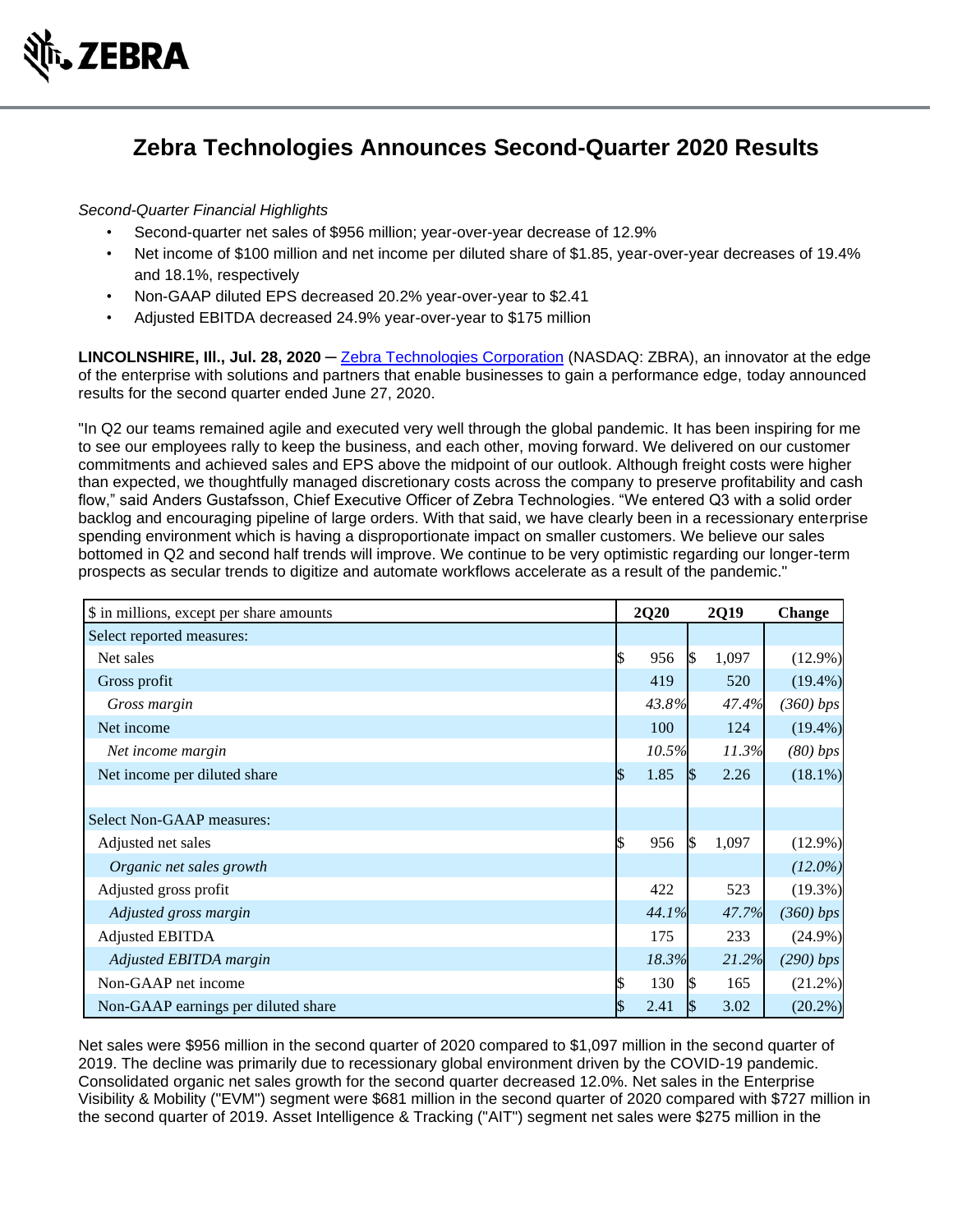

second quarter of 2020 compared to \$370 million in the prior year period. Second-quarter year-over-year organic net sales decreased by 5.4% in the EVM segment and 24.9% in the AIT segment.

Second-quarter 2020 gross profit was \$419 million compared to \$520 million in the comparable prior year period. Gross margin decreased to 43.8% for the second quarter of 2020, compared to 47.4% in the prior year period. This decrease was primarily due to unfavorable business mix, especially deal size, \$19 million of transitory costs including premium freight and other COVID-19 mitigation expenses, Chinese import tariffs and product sourcing diversification charges; all of which was partially offset by productivity gains within our service and software offerings. Adjusted gross margin was 44.1% in the second quarter of 2020, compared to 47.7% in the prior year period.

Operating expenses decreased in the second quarter of 2020 to \$300 million from \$360 million in the prior year period primarily due to lower discretionary spending, lower employee compensation costs primarily due to lower incentive-based compensation expense as well as temporary salary reductions that began late in the second quarter, and lower intangible asset amortization expense; partially offset by the inclusion of operating expenses associated with business acquisitions, costs associated with COVID-19 as well as the company's product sourcing diversification initiative. Adjusted operating expenses decreased in the second quarter of 2020 to \$264 million from \$308 million in the prior year period.

Net income for the second quarter of 2020 was \$100 million, or \$1.85 per diluted share, compared to net income of \$124 million, or \$2.26 per diluted share, for the second quarter of 2019. Non-GAAP net income for the second quarter of 2020 decreased to \$130 million, or \$2.41 per diluted share, compared to \$165 million, or \$3.02 per diluted share, for the prior year period.

Adjusted EBITDA for the second quarter of 2020 decreased to \$175 million, or 18.3% of adjusted net sales, compared to \$233 million, or 21.2% of adjusted net sales, for the second quarter of 2019 primarily due to lower gross margin.

### **Balance Sheet and Cash Flow**

As of June 27, 2020, the company had cash and cash equivalents of \$63 million and total debt of \$1,227 million.

For the first six months of 2020, the company generated \$355 million of operating cash flow and incurred capital expenditures of \$33 million, resulting in free cash flow of \$322 million. The company also made \$32 million of longterm investments, including a \$31 million venture fund investment in the second quarter.

For the first six months of 2020, the company made payments of long-term debt of \$84 million and received proceeds from the issuance of long-term debt of \$24 million, resulting in \$60 million net debt payments. The company made cash interest payments of \$19 million in the first six months compared to \$33 million in the prior year period. Additionally, the company made \$200 million of share repurchases in the first six months under its existing share repurchase authorization (no share repurchases in the second quarter).

### **Outlook**

### Third Quarter 2020

The company expects third-quarter 2020 net sales to decrease approximately 3% to 7% from the third quarter of 2019 due to the continued recessionary global environment from COVID-19. This expectation includes an approximately 50 basis point negative impact from foreign currency translation.

Adjusted EBITDA margin for the third quarter of 2020 is expected to be approximately 19%, which includes approximately \$9 million of premium freight expense. Non-GAAP earnings per diluted share are expected to be in the range of \$2.65 to \$2.95. This assumes an adjusted effective tax rate of approximately 16%.

### Full-Year 2020

The company continues to expect net sales, adjusted EBITDA margin, and free cash flow to be lower than last year, which we have been addressing through cost actions to protect profitability and cash flow. The company expects to see an improvement in sales trends in the second half of the year.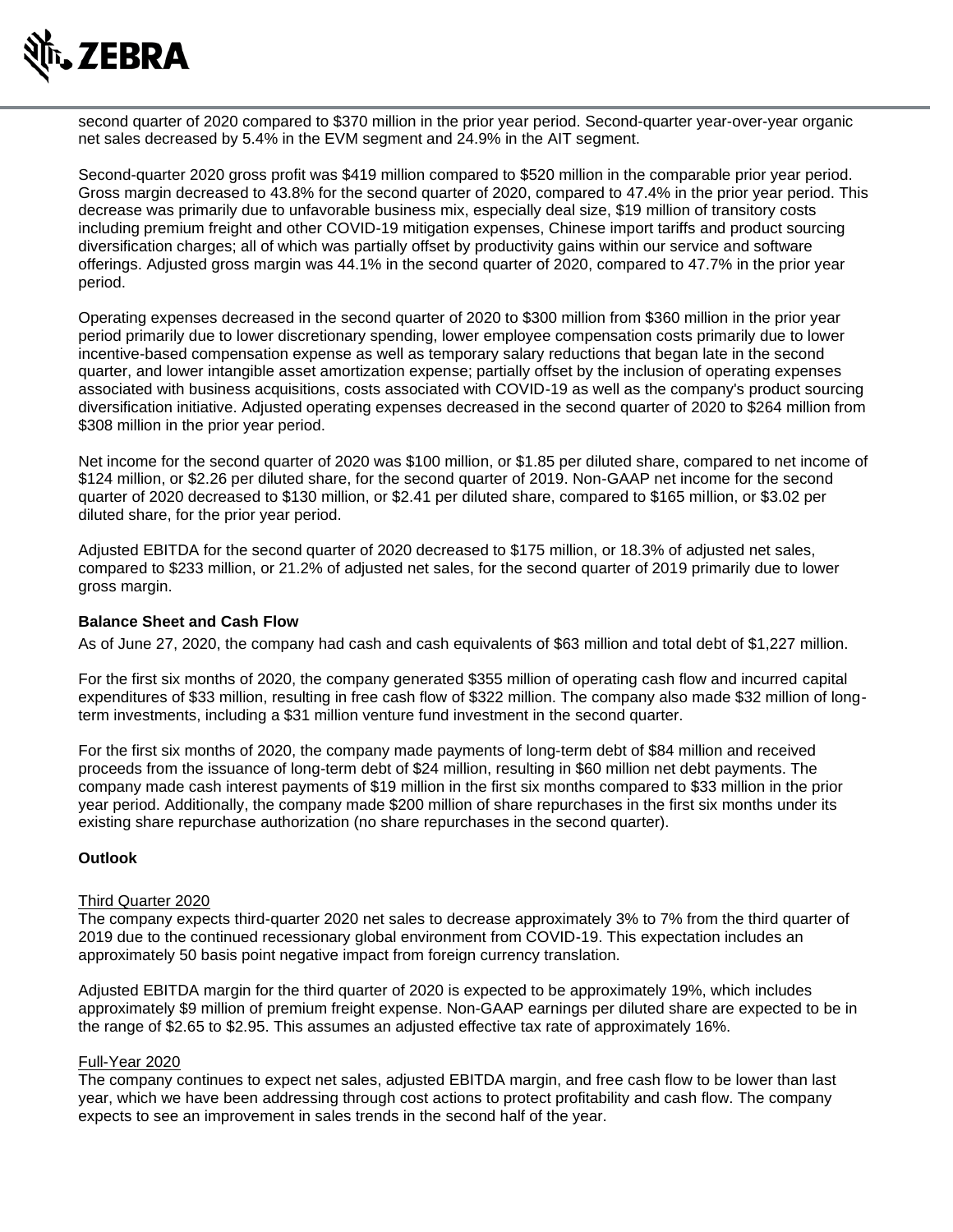

The company has substantially completed its initiative to diversify the sourcing of its U.S. volumes out of China, despite modest delays from COVID-19 in southeast Asia. In 2020, these actions are expected to result in up to \$20 million of one-time pre-tax charges plus up to \$10 million of capital expenditures.

The outlook amounts provided above do not include any projected results from the proposed acquisition of Reflexis Systems, Inc., which is expected to close by early in the fourth quarter of 2020.

The company does not provide a reconciliation for non-GAAP estimates on a forward-looking basis where it is unable to provide a meaningful or accurate calculation or estimation of reconciling items and the information is not available without unreasonable effort. This is due to the inherent difficulty of forecasting the timing or amount of the most directly comparable forward-looking GAAP financial measure as discussed under the "Forward-Looking Statements" caption below. This would include items that have not yet occurred, are out of the company's control and/or cannot be reasonably predicted, and that would impact diluted net earnings per share. For the same reasons, the company is unable to address the probable significance of the unavailable information. Forwardlooking non-GAAP financial measures provided without the most directly comparable GAAP financial measures may vary materially from the corresponding GAAP financial measures.

#### **Conference Call Notification**

Investors are invited to listen to a live webcast of Zebra's conference call regarding the company's financial results for the second quarter of 2020. The conference call will be held today, Tuesday, July 28, at 7:30 a.m. Central Time (8:30 a.m. Eastern Time). To view the webcast, visit the investor relations section of the company's website at [investors.zebra.com.](https://investors.zebra.com/)

### **About Zebra**

Zebra (NASDAQ: ZBRA) empowers the front line of business in retail/ecommerce, manufacturing, transportation and logistics, healthcare, public sector and other industries to achieve a performance edge. With more than 10,000 partners across 100 countries, we deliver industry-tailored, end-to-end solutions that intelligently connect people, assets and data to help our customers make business-critical decisions. Our market-leading solutions elevate the shopping experience, track and manage inventory as well as improve supply chain efficiency and patient care. In 2019, Zebra ranked #166 on Forbes' list of the World's Best Employers, and the company joined the S&P 500 Index. For more information, visit[www.zebra.com](http://www.zebra.com/) or sign up for ou[r news alerts.](https://investors.zebra.com/resources/email-alerts/default.aspx) Follow us on our [Your Edge Blog](http://www.zebra.com/blog) along with [LinkedIn,](https://www.linkedin.com/company/zebra-technologies) [Twitter](https://twitter.com/ZebraTechnology) and [Facebook.](https://www.facebook.com/ZebraTechnologiesGlobal)

#### **Forward-Looking Statements**

This press release contains forward-looking statements, as defined by the Private Securities Litigation Reform Act of 1995, including, without limitation, the statements regarding the company's outlook. Actual results may differ from those expressed or implied in the company's forward-looking statements. These statements represent estimates only as of the date they were made. Zebra undertakes no obligation, other than as may be required by law, to publicly update or revise any forward-looking statements, whether as a result of new information, future events, changed circumstances or any other reason after the date of this release.

These forward-looking statements are based on current expectations, forecasts and assumptions and are subject to the risks and uncertainties inherent in Zebra's industry, market conditions, general domestic and international economic conditions, and other factors. These factors include customer acceptance of Zebra's hardware and software products and competitors' product offerings, and the potential effects of technological changes. The continued uncertainty over future global economic conditions, the availability of credit and capital markets volatility may have adverse effects on Zebra, its suppliers and its customers. In addition, a disruption in our ability to obtain products from vendors as a result of supply chain constraints, natural disasters, public health issues (including pandemics), or other circumstances could restrict sales and negatively affect customer relationships. Profits and profitability will be affected by Zebra's ability to control manufacturing and operating costs. Because of its debt, interest rates and financial market conditions will also have an impact on results. Foreign exchange rates will have an effect on financial results because of the large percentage of our international sales. The outcome of litigation in which Zebra may be involved is another factor. The success of integrating acquisitions could also affect profitability, reported results and the company's competitive position in its industry. These and other factors could have an adverse effect on Zebra's sales, gross profit margins and results of operations and increase the volatility of our financial results. When used in this release and documents referenced, the words "anticipate," "believe," "outlook," and "expect" and similar expressions, as they relate to the company or its management, are intended to identify such forward-looking statements, but are not the exclusive means of identifying these statements. Descriptions of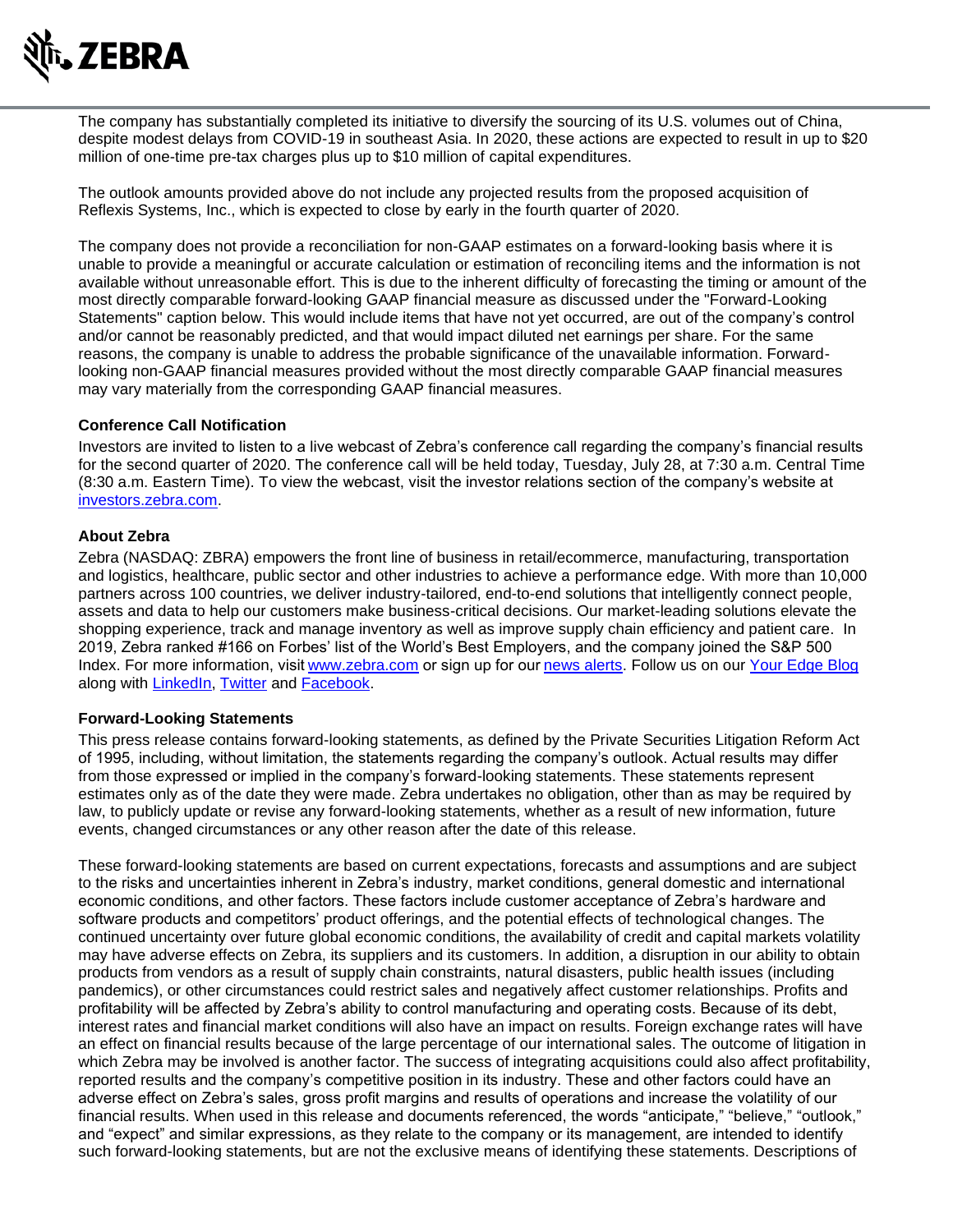

the risks, uncertainties and other factors that could affect the company's future operations and results can be found in Zebra's filings with the Securities and Exchange Commission, including the company's most recent Form 10-K and Form 10-Q.

### **Use of Non-GAAP Financial Information**

This press release contains certain Non-GAAP financial measures, consisting of "adjusted net sales," "adjusted gross profit," "EBITDA," "Adjusted EBITDA," "Non-GAAP net income," "Non-GAAP earnings per share," "free cash flow," "organic net sales growth," and "adjusted operating expenses." Management presents these measures to focus on the on-going operations and believes it is useful to investors because they enable them to perform meaningful comparisons of past and present operating results. The company believes it is useful to present non-GAAP financial measures, which exclude certain significant items, as a means to understand the performance of its ongoing operations and how management views the business. Please see the "Reconciliation of GAAP to Non-GAAP Financial Measures" tables and accompanying disclosures at the end of this press release for more detailed information regarding non-GAAP financial measures herein, including the items reflected in adjusted net earnings calculations. These measures, however, should not be construed as an alternative to any other measure of performance determined in accordance with GAAP.

The company does not provide a reconciliation for non-GAAP estimates on a forward-looking basis (including the information under "Outlook" above) where it is unable to provide a meaningful or accurate calculation or estimation of reconciling items and the information is not available without unreasonable effort. This is due to the inherent difficulty of forecasting the timing or amount of various items that have not yet occurred, are out of the company's control and/or cannot be reasonably predicted, and that would impact diluted net earnings per share, the most directly comparable forward-looking GAAP financial measure. For the same reasons, the company is unable to address the probable significance of the unavailable information. Forward-looking non-GAAP financial measures provided without the most directly comparable GAAP financial measures may vary materially from the corresponding GAAP financial measures.

As a global company, Zebra's operating results reported in U.S. dollars are affected by foreign currency exchange rate fluctuations because the underlying foreign currencies in which the company transacts change in value over time compared to the U.S. dollar; accordingly, the company presents certain organic growth financial information, which includes impacts of foreign currency translation, to provide a framework to assess how the company's businesses performed excluding the impact of foreign currency exchange rate fluctuations. Foreign currency impact represents the difference in results that are attributable to fluctuations in the currency exchange rates used to convert the results for businesses where the functional currency is not the U.S. dollar. This impact is calculated by translating current period results at the currency exchange rates used in the comparable period in the prior year, rather than the exchange rates in effect during the current period. In addition, the company excludes the impact of its foreign currency hedging program in the prior year periods. The company believes these measures should be considered a supplement to and not in lieu of the company's performance measures calculated in accordance with GAAP.

### **Contacts**

Investors: Media: Media: Media: Media: Media: Media: Media: Media: Media: Media: Media: Media: Media: Media:  $\sim$  Media:  $\sim$  Media:  $\sim$  Media:  $\sim$  Media:  $\sim$  Media:  $\sim$  Media:  $\sim$  Media:  $\sim$  Media:  $\sim$  Media:  $\sim$  Michael Steele, CFA, IRC Therese Van Ryne Vice President, Investor Relations Director, Global Public Relations Phone: + 1 847 793 6707 Phone: + 1 847 370 2317 [msteele@zebra.com](mailto:msteele@zebra.com) [therese.vanryne@zebra.com](mailto:therese.vanryne@zebra.com)

Zebra and the stylized Zebra head are trademarks of Zebra Technologies Corporation, registered in many jurisdictions worldwide. All other trademarks are the property of their respective owners. ©2020 Zebra Technologies Corporation. All rights reserved.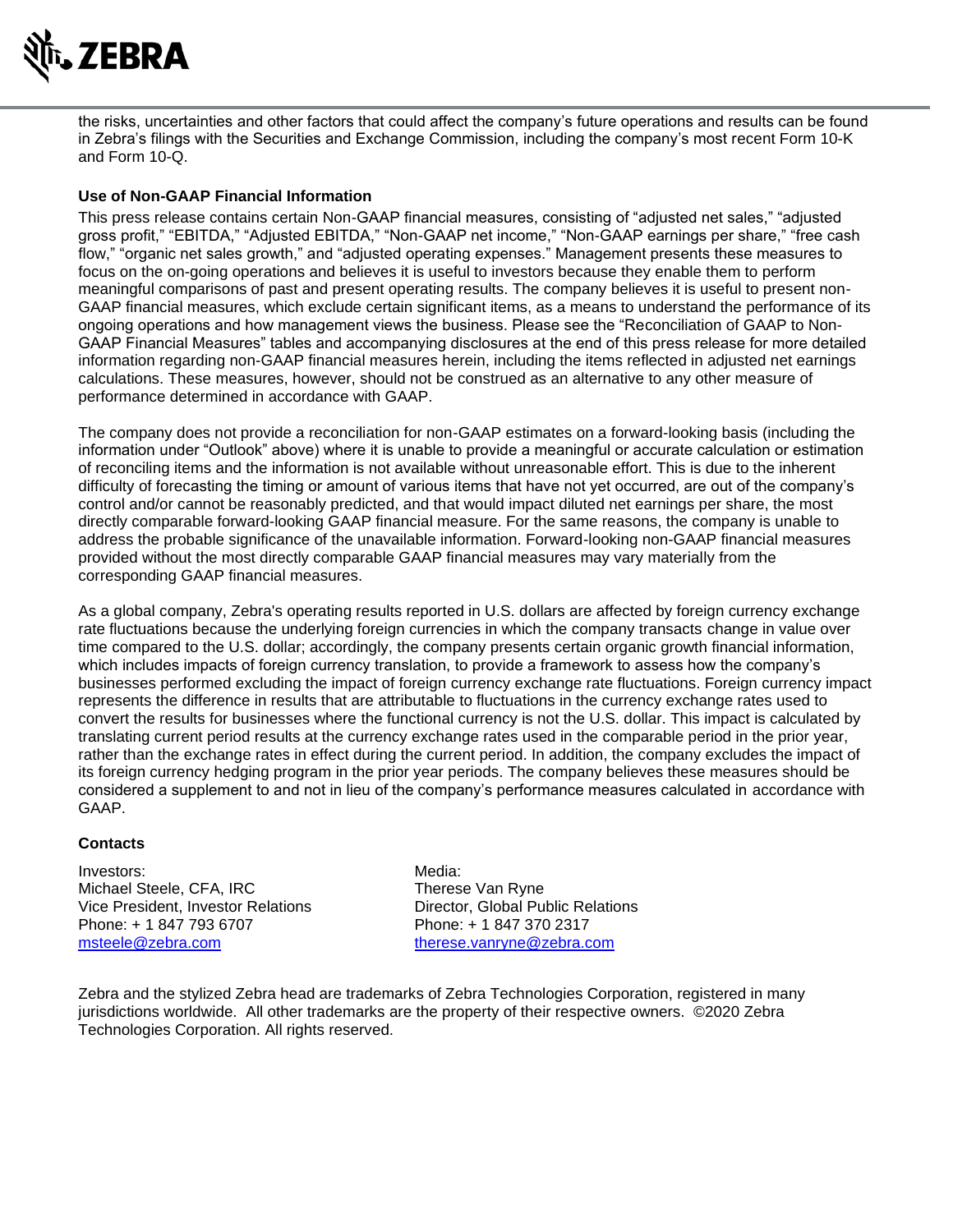# **ZEBRA TECHNOLOGIES CORPORATION AND SUBSIDIARIES CONSOLIDATED BALANCE SHEETS**

(In millions, except share data)

|                                                                                                                                        |             | <b>June 27,</b><br>2020 |               | December 31,<br>2019 |
|----------------------------------------------------------------------------------------------------------------------------------------|-------------|-------------------------|---------------|----------------------|
|                                                                                                                                        |             | (Unaudited)             |               |                      |
| Assets                                                                                                                                 |             |                         |               |                      |
| Current assets:                                                                                                                        |             |                         |               |                      |
| Cash and cash equivalents                                                                                                              | \$          | 63                      | $\mathcal{S}$ | 30                   |
| Accounts receivable, net of allowances for doubtful accounts of \$2 million as of June<br>27, 2020 and December 31, 2019, respectively |             | 406                     |               | 613                  |
| Inventories, net                                                                                                                       |             | 513                     |               | 474                  |
| Income tax receivable                                                                                                                  |             | 52                      |               | 32                   |
| Prepaid expenses and other current assets                                                                                              |             | 60                      |               | 46                   |
| <b>Total Current assets</b>                                                                                                            |             | 1,094                   |               | 1,195                |
| Property, plant and equipment, net                                                                                                     |             | 252                     |               | 259                  |
| Right-of-use lease assets                                                                                                              |             | 109                     |               | 107                  |
| Goodwill                                                                                                                               |             | 2,621                   |               | 2,622                |
| Other intangibles, net                                                                                                                 |             | 242                     |               | 275                  |
| Deferred income taxes                                                                                                                  |             | 123                     |               | 127                  |
| Other long-term assets                                                                                                                 |             | 166                     |               | 126                  |
| <b>Total Assets</b>                                                                                                                    | \$          | 4,607 \$                |               | 4,711                |
| Liabilities and Stockholders' Equity                                                                                                   |             |                         |               |                      |
| Current liabilities:                                                                                                                   |             |                         |               |                      |
| Current portion of long-term debt                                                                                                      | $\sqrt{\ }$ | 233                     | $\mathcal{S}$ | 197                  |
| Accounts payable                                                                                                                       |             | 503                     |               | 552                  |
| Accrued liabilities                                                                                                                    |             | 369                     |               | 379                  |
| Deferred revenue                                                                                                                       |             | 273                     |               | 238                  |
| Income taxes payable                                                                                                                   |             | 11                      |               | 38                   |
| <b>Total Current liabilities</b>                                                                                                       |             | 1,389                   |               | 1,404                |
| Long-term debt                                                                                                                         |             | 986                     |               | 1,080                |
| Long-term lease liabilities                                                                                                            |             | 105                     |               | 100                  |
| Long-term deferred revenue                                                                                                             |             | 232                     |               | 221                  |
| Other long-term liabilities                                                                                                            |             | 92                      |               | 67                   |
| <b>Total Liabilities</b>                                                                                                               |             | 2,804                   |               | 2,872                |
| Stockholders' Equity:                                                                                                                  |             |                         |               |                      |
| Preferred stock, \$.01 par value; authorized 10,000,000 shares; none issued                                                            |             |                         |               |                      |
| Class A common stock, \$.01 par value; authorized 150,000,000 shares; issued<br>72,151,857 shares                                      |             | $\mathbf{1}$            |               | 1                    |
| Additional paid-in capital                                                                                                             |             | 350                     |               | 339                  |
| Treasury stock at cost, 18,828,806 and 18,148,925 shares as of June 27, 2020 and<br>December 31, 2019, respectively                    |             | (911)                   |               | (689)                |
| Retained earnings                                                                                                                      |             | 2,421                   |               | 2,232                |
| Accumulated other comprehensive loss                                                                                                   |             | (58)                    |               | (44)                 |
| Total Stockholders' Equity                                                                                                             |             | 1,803                   |               | 1,839                |
| Total Liabilities and Stockholders' Equity                                                                                             | \$          | 4,607 \$                |               | 4,711                |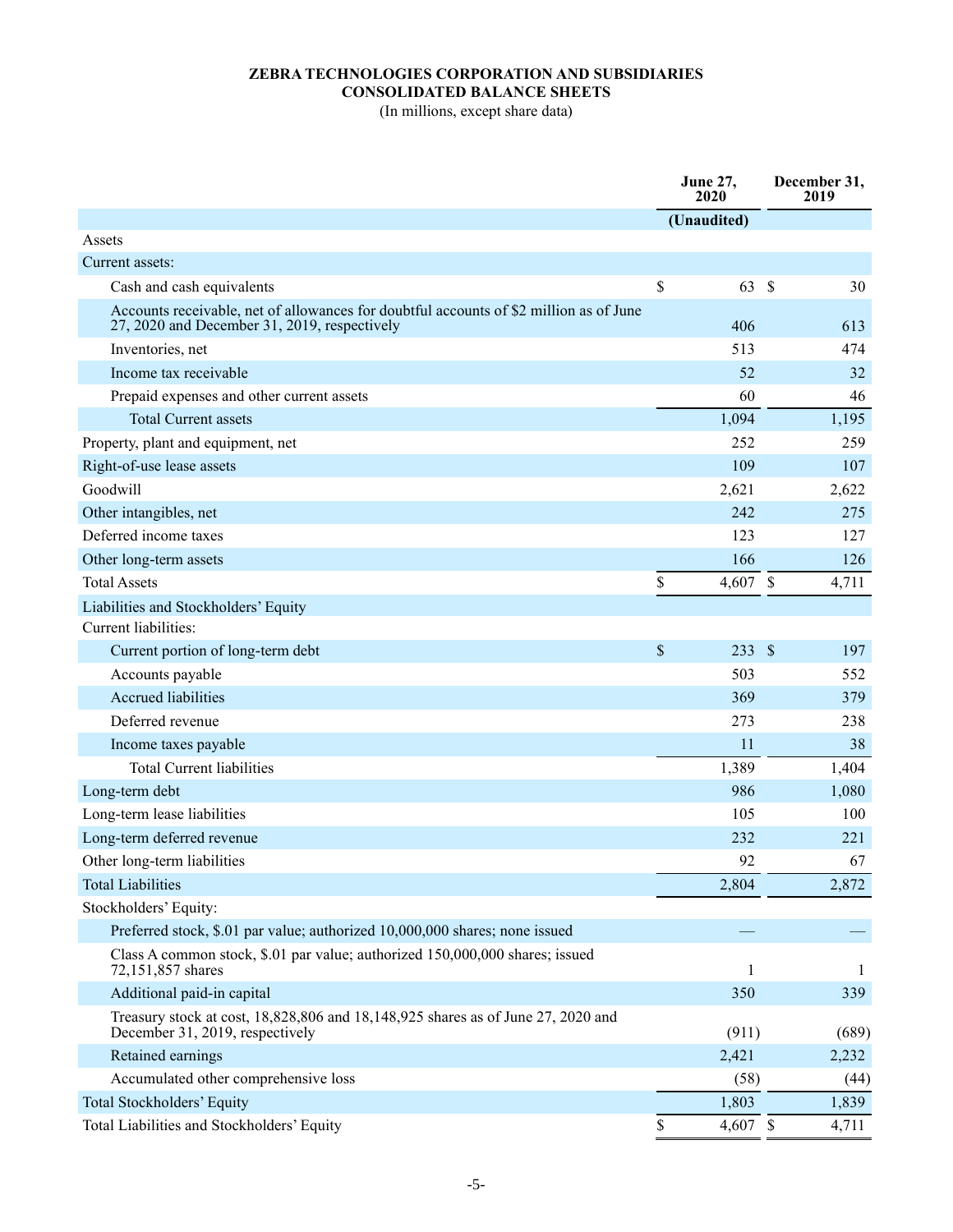# **ZEBRA TECHNOLOGIES CORPORATION AND SUBSIDIARIES CONSOLIDATED STATEMENTS OF OPERATIONS**

(In millions, except share data) (Unaudited)

|                                   | <b>Three Months Ended</b> |    |                         |                    | <b>Six Months Ended</b> |               |                         |  |
|-----------------------------------|---------------------------|----|-------------------------|--------------------|-------------------------|---------------|-------------------------|--|
|                                   | <b>June 27,</b><br>2020   |    | <b>June 29,</b><br>2019 |                    | <b>June 27,</b><br>2020 |               | <b>June 29,</b><br>2019 |  |
| Net sales:                        |                           |    |                         |                    |                         |               |                         |  |
| Tangible products                 | \$<br>811                 | \$ | 963                     | $\mathcal{S}$      | 1,712                   | \$            | 1,887                   |  |
| Services and software             | 145                       |    | 134                     |                    | 296                     |               | 276                     |  |
| <b>Total Net sales</b>            | 956                       |    | 1,097                   |                    | 2,008                   |               | 2,163                   |  |
| Cost of sales:                    |                           |    |                         |                    |                         |               |                         |  |
| Tangible products                 | 451                       |    | 488                     |                    | 937                     |               | 959                     |  |
| Services and software             | 86                        |    | 89                      |                    | 179                     |               | 183                     |  |
| Total Cost of sales               | 537                       |    | 577                     |                    | 1,116                   |               | 1,142                   |  |
| Gross profit                      | 419                       |    | 520                     |                    | 892                     |               | 1,021                   |  |
| Operating expenses:               |                           |    |                         |                    |                         |               |                         |  |
| Selling and marketing             | 109                       |    | 127                     |                    | 231                     |               | 249                     |  |
| Research and development          | 98                        |    | 108                     |                    | 203                     |               | 219                     |  |
| General and administrative        | 74                        |    | 90                      |                    | 148                     |               | 166                     |  |
| Amortization of intangible assets | 16                        |    | 30                      |                    | 32                      |               | 58                      |  |
| Acquisition and integration costs | $\mathbf{1}$              |    | $\overline{4}$          |                    | $\overline{2}$          |               | $8\phantom{.}$          |  |
| Exit and restructuring costs      | $\overline{2}$            |    | $\mathbf{1}$            |                    | 6                       |               | $\overline{2}$          |  |
| <b>Total Operating expenses</b>   | 300                       |    | 360                     |                    | 622                     |               | 702                     |  |
| Operating income                  | 119                       |    | 160                     |                    | 270                     |               | 319                     |  |
| Other expenses:                   |                           |    |                         |                    |                         |               |                         |  |
| Foreign exchange loss             | (9)                       |    | (1)                     |                    | (12)                    |               | (4)                     |  |
| Interest expense, net             | (14)                      |    | (33)                    |                    | (59)                    |               | (57)                    |  |
| Other, net                        | 7                         |    | 3                       |                    |                         |               | 2                       |  |
| Total Other expenses, net         | (16)                      |    | (31)                    |                    | (64)                    |               | (59)                    |  |
| Income before income tax          | 103                       |    | 129                     |                    | 206                     |               | 260                     |  |
| Income tax expense                | 3                         |    | 5                       |                    | 17                      |               | 21                      |  |
| Net income                        | \$<br>100                 | \$ | 124                     | \$                 | 189                     | \$            | 239                     |  |
| Basic earnings per share          | \$<br>1.87                | \$ | 2.28                    | $\mathbf{\hat{S}}$ | 3.53                    | $\mathcal{S}$ | 4.43                    |  |
| Diluted earnings per share        | \$<br>1.85                | \$ | 2.26                    | \$                 | 3.49                    | \$            | 4.37                    |  |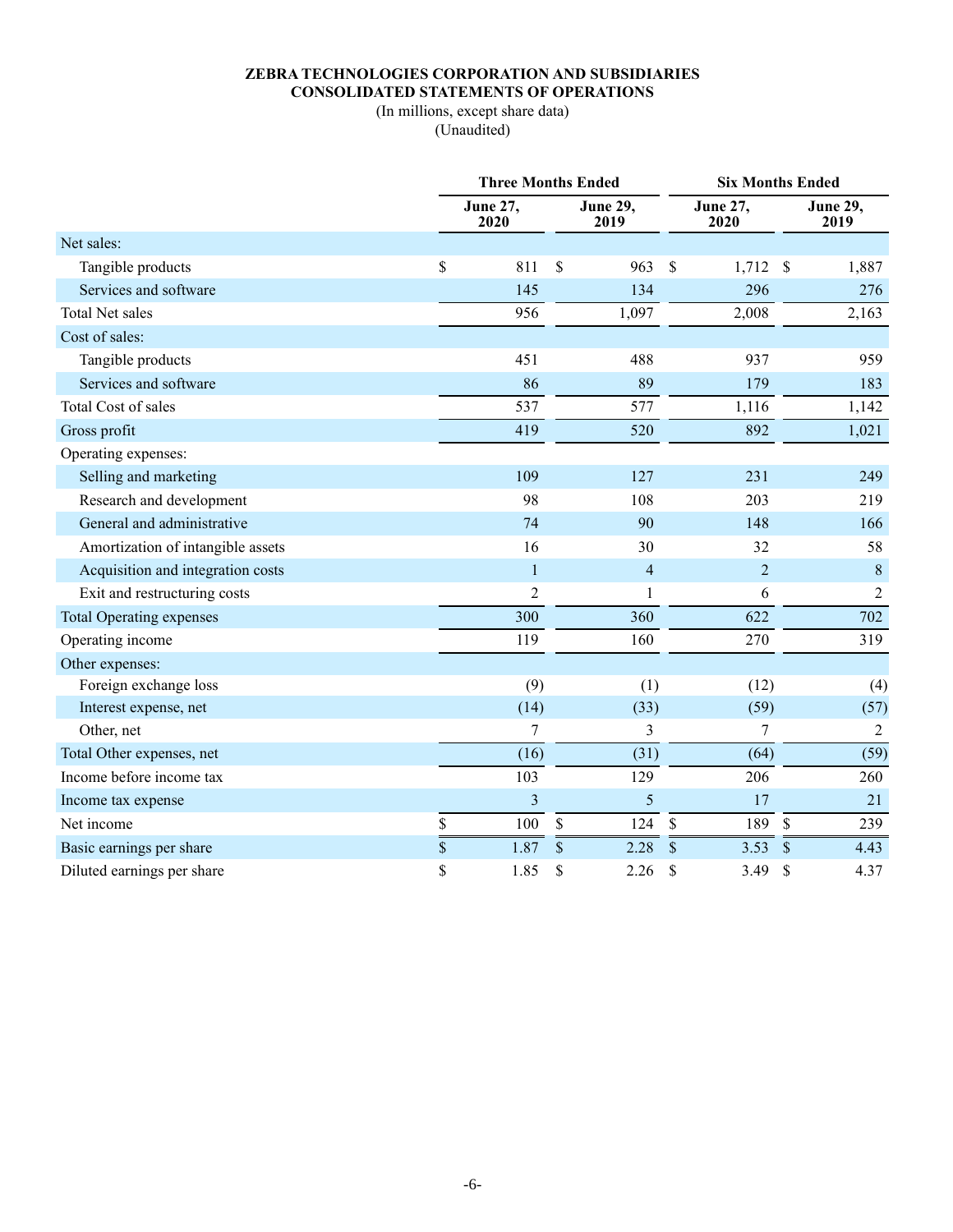## **ZEBRA TECHNOLOGIES CORPORATION AND SUBSIDIARIES CONSOLIDATED STATEMENTS OF CASH FLOWS**

# (In millions)

(Unaudited)

|                                                                                         | <b>Six Months Ended</b> |                          |               |                         |
|-----------------------------------------------------------------------------------------|-------------------------|--------------------------|---------------|-------------------------|
|                                                                                         |                         | <b>June 27,</b><br>2020  |               | <b>June 29,</b><br>2019 |
| Cash flows from operating activities:                                                   |                         |                          |               |                         |
| Net income                                                                              | \$                      | 189 \$                   |               | 239                     |
| Adjustments to reconcile net income to net cash provided by operating activities:       |                         |                          |               |                         |
| Depreciation and amortization                                                           |                         | 68                       |               | 95                      |
| Amortization of debt issuance costs and discounts                                       |                         | 1                        |               | $\overline{2}$          |
| Share-based compensation                                                                |                         | 20                       |               | 24                      |
| Deferred income taxes                                                                   |                         | 6                        |               | (3)                     |
| Unrealized loss on forward interest rate swaps                                          |                         | 37                       |               | 23                      |
| Other, net                                                                              |                         | (6)                      |               | (2)                     |
| Changes in operating assets and liabilities:                                            |                         |                          |               |                         |
| Accounts receivable, net                                                                |                         | 201                      |               | (37)                    |
| Inventories, net                                                                        |                         | (36)                     |               | 49                      |
| Other assets                                                                            |                         | $\overline{\mathcal{A}}$ |               | (9)                     |
| Accounts payable                                                                        |                         | (46)                     |               | (81)                    |
| Accrued liabilities                                                                     |                         | (76)                     |               | (86)                    |
| Deferred revenue                                                                        |                         | 45                       |               | 30                      |
| Income taxes                                                                            |                         | (48)                     |               | (50)                    |
| Other operating activities                                                              |                         | (4)                      |               | 1                       |
| Net cash provided by operating activities                                               |                         | 355                      |               | 195                     |
| Cash flows from investing activities:                                                   |                         |                          |               |                         |
| Purchases of property, plant and equipment                                              |                         | (33)                     |               | (30)                    |
| Acquisition of businesses, net of cash acquired                                         |                         |                          |               | (266)                   |
| Proceeds from sale of long-term investments                                             |                         |                          |               | 10                      |
| Purchases of long-term investments                                                      |                         | (32)                     |               | (20)                    |
| Net cash used in investing activities                                                   |                         | (65)                     |               | (306)                   |
| Cash flows from financing activities:                                                   |                         |                          |               |                         |
| Payments of long-term debt                                                              |                         | (84)                     |               | (81)                    |
| Proceeds from issuance of long-term debt                                                |                         | 24                       |               | 206                     |
| Payments for repurchases of common stock                                                |                         | (200)                    |               |                         |
| Net payments related to share-based compensation plans                                  |                         | (31)                     |               | (34)                    |
| Change in unremitted cash collections from servicing factored receivables               |                         | 55                       |               | $\mathfrak{Z}$          |
| Other financing activities                                                              |                         | 3                        |               |                         |
| Net cash (used in) provided by financing activities                                     |                         | (233)                    |               | 94                      |
| Effect of exchange rate changes on cash and cash equivalents, including restricted cash |                         | (1)                      |               |                         |
| Net increase (decrease) in cash and cash equivalents, including restricted cash         |                         | 56                       |               | (17)                    |
| Cash and cash equivalents, including restricted cash, at beginning of period            |                         | 30                       |               | 44                      |
| Cash and cash equivalents, including restricted cash, at end of period                  | \$                      | 86 \$                    |               | 27                      |
| Less restricted cash, included in Prepaid expenses and other current assets             |                         | (23)                     |               |                         |
| Cash and cash equivalents at end of period                                              | \$                      | 63                       | $\mathcal{S}$ | 27                      |
| Supplemental disclosures of cash flow information:                                      |                         |                          |               |                         |
| Income taxes paid                                                                       | \$                      | 61 \$                    |               | 73                      |
| Interest paid                                                                           | \$                      | 19                       | $\mathbb{S}$  | 33                      |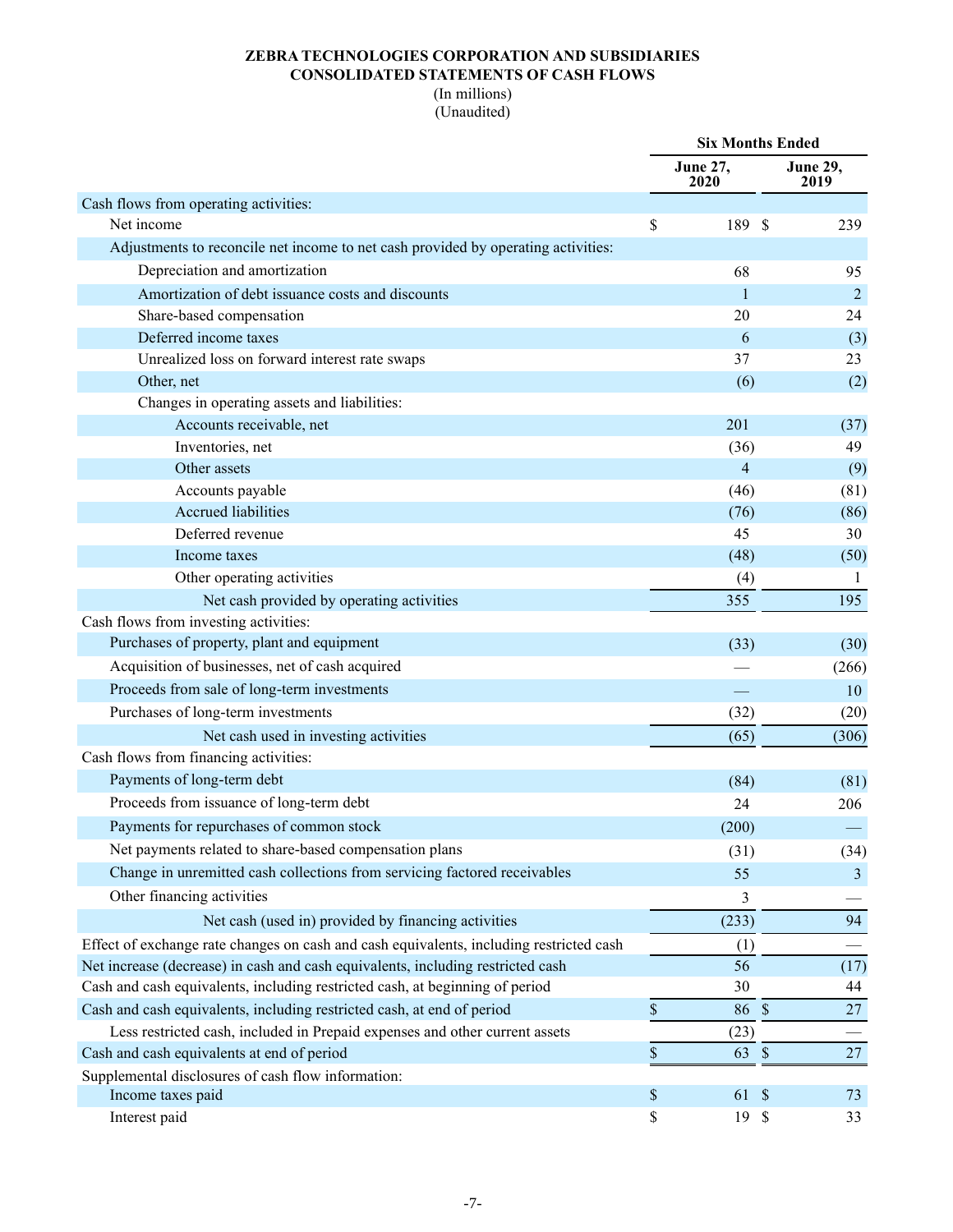### **ZEBRA TECHNOLOGIES CORPORATION AND SUBSIDIARIES RECONCILIATION OF ORGANIC NET SALES GROWTH** (Unaudited)

|                                              |            | <b>Three Months Ended</b> |                     |  |  |  |  |  |
|----------------------------------------------|------------|---------------------------|---------------------|--|--|--|--|--|
|                                              |            | June 27, 2020             |                     |  |  |  |  |  |
|                                              | AIT        | <b>EVM</b>                | <b>Consolidated</b> |  |  |  |  |  |
| Reported GAAP Consolidated Net sales growth  | $(25.7)\%$ | $(6.3)\%$                 | $(12.9)\%$          |  |  |  |  |  |
| Adjustments:                                 |            |                           |                     |  |  |  |  |  |
| Impact of foreign currency translation $(1)$ | $0.8 \%$   | $1.2 \%$                  | $1.0\%$             |  |  |  |  |  |
| Impact of acquisitions <sup>(2)</sup>        | $-$ %      | $(0.3)\%$                 | (0.1)%              |  |  |  |  |  |
| Organic Net sales growth                     | $(24.9)\%$ | $(5.4)\%$                 | $(12.0)\%$          |  |  |  |  |  |

|                                              |               | <b>Six Months Ended</b> |                     |  |  |  |  |  |
|----------------------------------------------|---------------|-------------------------|---------------------|--|--|--|--|--|
|                                              | June 27, 2020 |                         |                     |  |  |  |  |  |
|                                              | AIT           | <b>EVM</b>              | <b>Consolidated</b> |  |  |  |  |  |
| Reported GAAP Consolidated Net sales growth  | $(11.1)\%$    | $(5.2)\%$               | $(7.2)\%$           |  |  |  |  |  |
| Adjustments:                                 |               |                         |                     |  |  |  |  |  |
| Impact of foreign currency translation $(1)$ | $0.9\%$       | $1.5\%$                 | $1.3\%$             |  |  |  |  |  |
| Impact of acquisitions $(2)$                 | (0.9)%        | $(0.5)\%$               | $(0.6)\%$           |  |  |  |  |  |
| Organic Net sales growth                     | $(11.1)\%$    | $(4.2)\%$               | $(6.5)\%$           |  |  |  |  |  |

- (1) Operating results reported in U.S. Dollars are affected by foreign currency exchange rate fluctuations. Foreign currency translation impact represents the difference in results that are attributable to fluctuations in the currency exchange rates used to convert the results for businesses where the functional currency is not the U.S. Dollar. This impact is calculated by translating the current period results at the currency exchange rates used in the comparable prior year period, inclusive of the Company's foreign currency hedging program.
- (2) For purposes of computing Organic Net sales, amounts directly attributable to the Temptime acquisition (included in our consolidated results beginning February 21, 2019), Profitect acquisition (included in our consolidated results beginning May 31, 2019), and Cortexica acquisition (included in our consolidated results beginning November 5, 2019) are excluded for twelve months following the respective acquisition dates.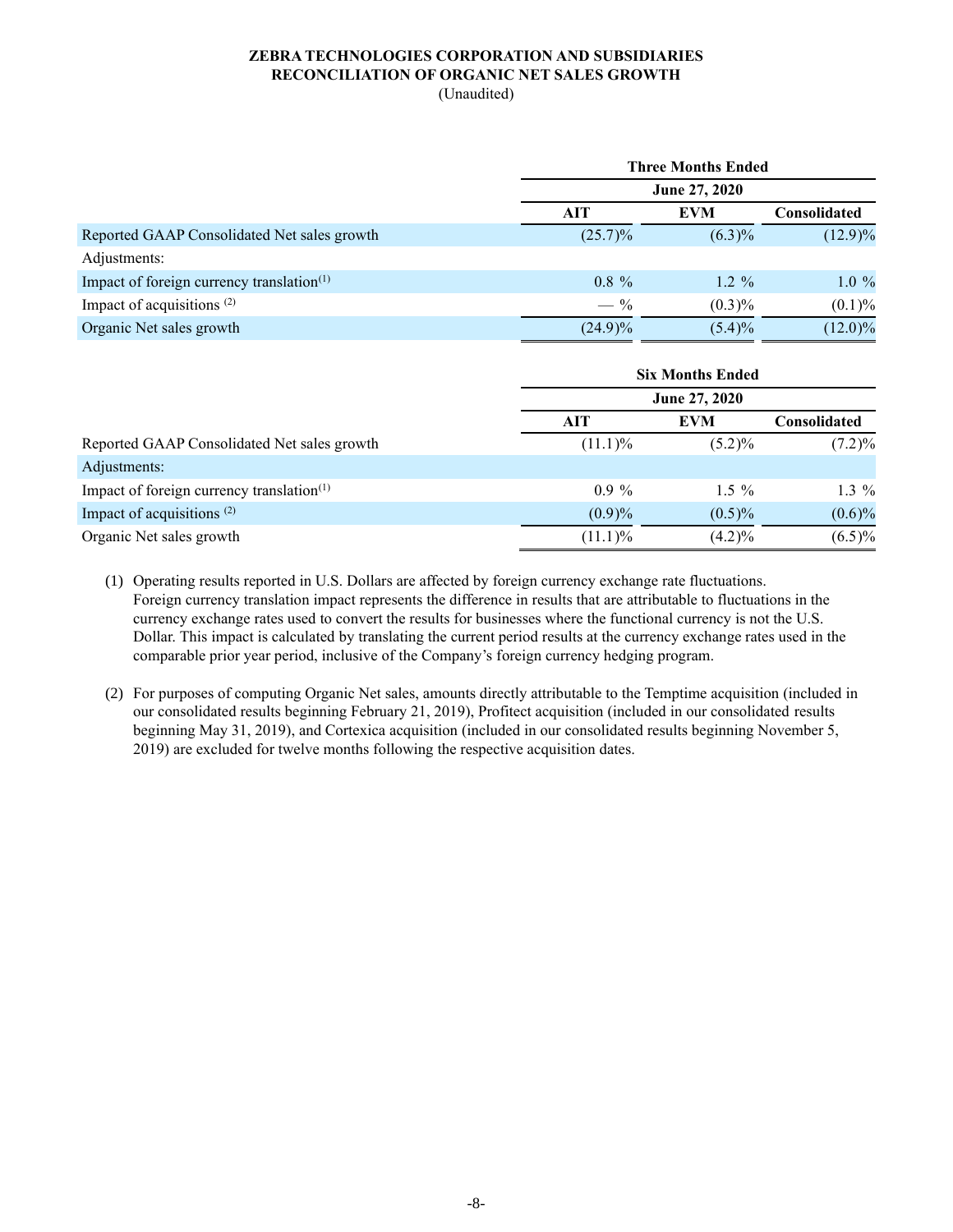### **ZEBRA TECHNOLOGIES CORPORATION AND SUBSIDIARIES RECONCILIATION OF GAAP TO NON-GAAP GROSS MARGIN**

### (In millions) (Unaudited)

|                                      |               | <b>Three Months Ended</b> |               |            |               |              |              |               |             |            |               |              |  |
|--------------------------------------|---------------|---------------------------|---------------|------------|---------------|--------------|--------------|---------------|-------------|------------|---------------|--------------|--|
|                                      | June 27, 2020 |                           |               |            |               |              |              | June 29, 2019 |             |            |               |              |  |
|                                      |               | <b>AIT</b>                |               | <b>EVM</b> |               | Consolidated |              | <b>AIT</b>    |             | <b>EVM</b> |               | Consolidated |  |
| GAAP                                 |               |                           |               |            |               |              |              |               |             |            |               |              |  |
| Reported Net sales                   | \$            | 275                       | $\mathcal{S}$ | 681        | $\mathcal{S}$ | 956          | -S           | 370           | $\sqrt{\ }$ | 727        | $\mathcal{S}$ | 1,097        |  |
| Reported Gross profit <sup>(1)</sup> |               | 123                       |               | 298        |               | 419          |              | 182           |             | 340        |               | 520          |  |
| Gross Margin                         |               | 44.7%                     |               | 43.8%      |               | 43.8%        |              | 49.2%         |             | 46.8%      |               | 47.4%        |  |
|                                      |               |                           |               |            |               |              |              |               |             |            |               |              |  |
|                                      |               |                           |               |            |               |              |              |               |             |            |               |              |  |
| Non-GAAP                             |               |                           |               |            |               |              |              |               |             |            |               |              |  |
| <b>Adjusted Net sales</b>            | \$            | 275                       | \$            | 681        | \$            | 956          | <sup>S</sup> | 370           | \$          | 727        | $\mathbf{\$}$ | 1,097        |  |
| Adjusted Gross profit <sup>(2)</sup> |               | 124                       |               | 298        |               | 422          |              | 183           |             | 340        |               | 523          |  |
| <b>Adjusted Gross Margin</b>         |               | 45.1%                     |               | 43.8%      |               | 44.1%        |              | 49.5%         |             | 46.8%      |               | 47.7%        |  |

|                                      |            |              |               |                           | <b>Six Months Ended</b> |               |       |               |               |              |                     |
|--------------------------------------|------------|--------------|---------------|---------------------------|-------------------------|---------------|-------|---------------|---------------|--------------|---------------------|
|                                      |            |              | June 27, 2020 |                           |                         |               |       |               | June 29, 2019 |              |                     |
|                                      | <b>AIT</b> |              | <b>EVM</b>    |                           | Consolidated            |               | AIT   |               | <b>EVM</b>    |              | <b>Consolidated</b> |
| <b>GAAP</b>                          |            |              |               |                           |                         |               |       |               |               |              |                     |
| Reported Net sales                   | \$<br>646  | $\mathbb{S}$ | 1,362         | $\boldsymbol{\mathsf{S}}$ | 2,008                   | <sup>\$</sup> | 727   | <sup>\$</sup> | 1,436         | $\mathbb{S}$ | 2,163               |
| Reported Gross profit <sup>(1)</sup> | 304        |              | 591           |                           | 892                     |               | 366   |               | 658           |              | 1,021               |
| Gross Margin                         | 47.1%      |              | 43.4%         |                           | 44.4%                   |               | 50.3% |               | 45.8%         |              | 47.2%               |
|                                      |            |              |               |                           |                         |               |       |               |               |              |                     |
|                                      |            |              |               |                           |                         |               |       |               |               |              |                     |
| Non-GAAP                             |            |              |               |                           |                         |               |       |               |               |              |                     |
| Adjusted Net sales                   | \$<br>646  | $\mathbb{S}$ | 1,362         | $\mathcal{S}$             | 2,008                   | $\mathbb{S}$  | 727   | $\mathbb{S}$  | 1,436         | $\mathbb{S}$ | 2,163               |
| Adjusted Gross profit <sup>(2)</sup> | 305        |              | 592           |                           | 897                     |               | 367   |               | 659           |              | 1,026               |
| <b>Adjusted Gross Margin</b>         | 47.2%      |              | $43.5\%$      |                           | 44.7%                   |               | 50.5% |               | 45.9%         |              | 47.4%               |

(1) Consolidated results include corporate eliminations related to business acquisitions that are not reported in segment results.

(2) Adjusted Gross profit excludes purchase accounting adjustments and share-based compensation expense.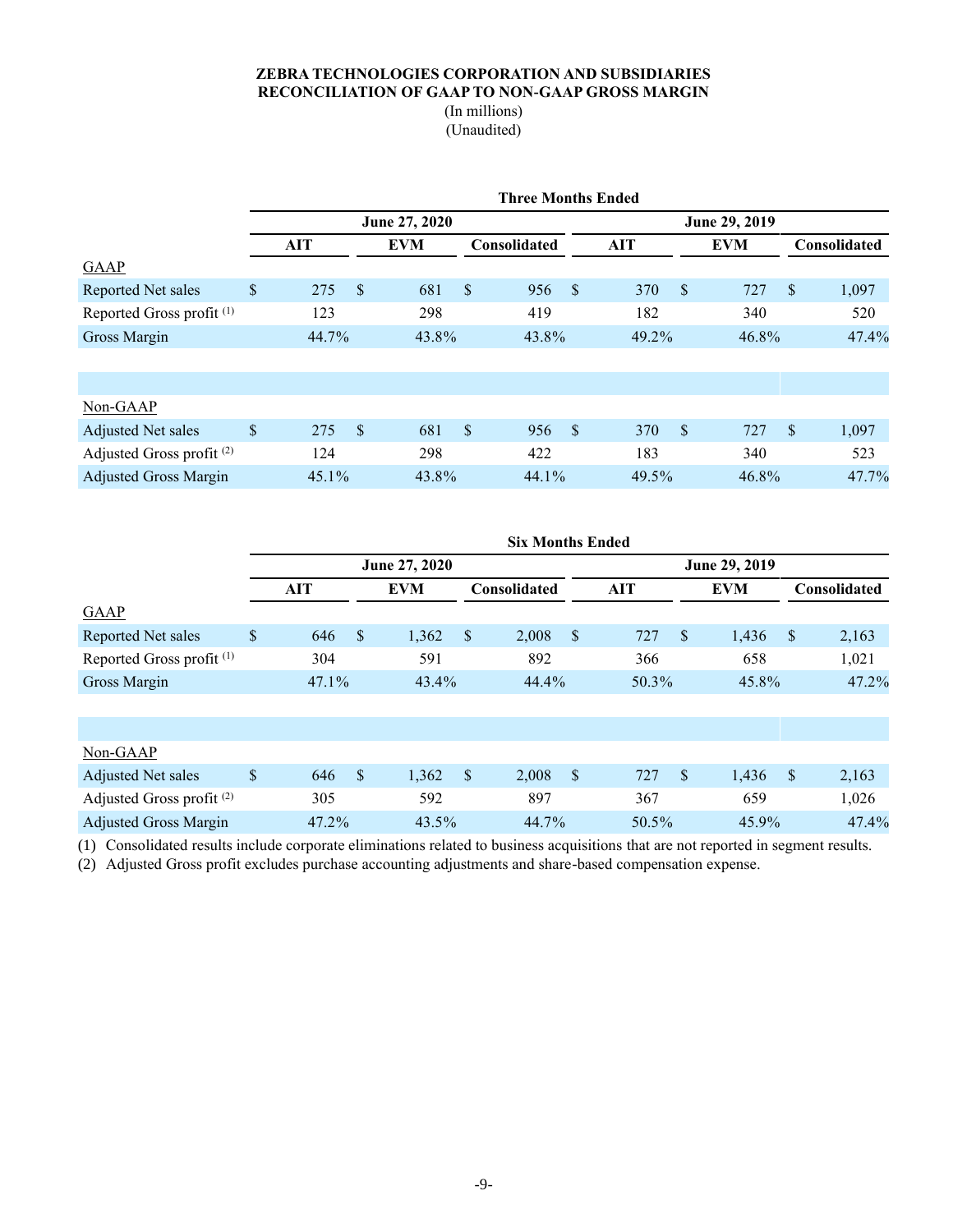### **ZEBRA TECHNOLOGIES CORPORATION AND SUBSIDIARIES RECONCILIATION OF GAAP TO NON-GAAP NET INCOME**

(In millions, except share data) (Unaudited)

|                                                               | <b>Three Months Ended</b> |                         |               |                         | <b>Six Months Ended</b>      |                         |                          |                         |
|---------------------------------------------------------------|---------------------------|-------------------------|---------------|-------------------------|------------------------------|-------------------------|--------------------------|-------------------------|
|                                                               |                           | <b>June 27,</b><br>2020 |               | <b>June 29,</b><br>2019 |                              | <b>June 27,</b><br>2020 |                          | <b>June 29,</b><br>2019 |
| Net income                                                    | \$                        | 100S                    |               | 124                     | $\mathbb{S}$                 | 189 \$                  |                          | 239                     |
| Adjustments to Cost of sales <sup>(1)</sup>                   |                           |                         |               |                         |                              |                         |                          |                         |
| Purchase accounting adjustments                               |                           |                         |               | $\overline{2}$          |                              |                         |                          | $\overline{3}$          |
| Share-based compensation                                      |                           | $\mathbf{1}$            |               | $\mathbf{1}$            |                              | $\overline{2}$          |                          | $\overline{2}$          |
| Product sourcing diversification initiative                   |                           | $\overline{2}$          |               |                         |                              | $\mathfrak{Z}$          |                          |                         |
| <b>Total adjustments to Cost of sales</b>                     |                           | $\overline{3}$          |               | $\overline{\mathbf{3}}$ |                              | 5                       |                          | $\mathfrak{S}$          |
| Adjustments to Operating expenses <sup>(1)</sup>              |                           |                         |               |                         |                              |                         |                          |                         |
| Amortization of intangible assets                             |                           | 16                      |               | 30                      |                              | 32                      |                          | 58                      |
| Acquisition and integration costs                             |                           | $\mathbf{1}$            |               | $\overline{4}$          |                              | $\overline{2}$          |                          | $\,8\,$                 |
| Share-based compensation                                      |                           | 16                      |               | 17                      |                              | 21                      |                          | 29                      |
| Exit and restructuring costs                                  |                           | $\overline{2}$          |               | $\mathbf{1}$            |                              | 6                       |                          | $\overline{2}$          |
| Product sourcing diversification initiative                   |                           | $\mathbf 1$             |               |                         |                              | 5                       |                          |                         |
| <b>Total adjustments to Operating expenses</b>                |                           | 36                      |               | 52                      |                              | 66                      |                          | 97                      |
| Adjustments to Other expenses, net <sup>(1)</sup>             |                           |                         |               |                         |                              |                         |                          |                         |
| Amortization of debt issuance costs and discounts             |                           |                         |               | $\mathbf{1}$            |                              | $\mathbf{1}$            |                          | $\overline{2}$          |
| Investment gain                                               |                           | (7)                     |               | (4)                     |                              | (7)                     |                          | (3)                     |
| Foreign exchange loss                                         |                           | 9                       |               | $\mathbf{1}$            |                              | 12                      |                          | $\overline{4}$          |
| Forward interest rate swaps loss                              |                           | $\boldsymbol{7}$        |               | 15                      |                              | 42                      |                          | 23                      |
| Total adjustments to Other expenses, net                      |                           | 9                       |               | 13                      |                              | 48                      |                          | 26                      |
| Income tax effect of adjustments <sup>(2)</sup>               |                           |                         |               |                         |                              |                         |                          |                         |
| Reported income tax expense                                   |                           | $\overline{3}$          |               | 5                       |                              | 17                      |                          | 21                      |
| Adjusted income tax                                           |                           | (21)                    |               | (32)                    |                              | (50)                    |                          | (63)                    |
| Total adjustments to income tax                               |                           | (18)                    |               | (27)                    |                              | (33)                    |                          | (42)                    |
| Total adjustments                                             |                           | 30                      |               | 41                      |                              | 86                      |                          | 86                      |
| <b>Non-GAAP Net income</b>                                    | \$                        | 130 \$                  |               | 165                     | $\mathbb S$                  | 275 \$                  |                          | 325                     |
| GAAP earnings per share                                       |                           |                         |               |                         |                              |                         |                          |                         |
| <b>Basic</b>                                                  | \$                        | 1.87                    | \$            | 2.28                    | \$                           | 3.53                    | \$                       | 4.43                    |
| <b>Diluted</b>                                                | \$                        | 1.85                    | $\frac{1}{2}$ | 2.26                    | $\underline{\underline{\$}}$ | 3.49                    | $\overline{\mathcal{L}}$ | 4.37                    |
| Non-GAAP earnings per share                                   |                           |                         |               |                         |                              |                         |                          |                         |
| <b>Basic</b>                                                  | \$                        | 2.44                    | $\mathcal{S}$ | 3.06                    | $\mathcal{S}$                | 5.13                    | \$                       | 6.02                    |
| Diluted                                                       | \$                        | $2.41 \text{ }$ \$      |               | 3.02                    | $\mathbb S$                  | 5.08                    | $\mathbb{S}$             | 5.95                    |
|                                                               |                           |                         |               |                         |                              |                         |                          |                         |
| Basic weighted average shares outstanding                     |                           | 53,188,486              |               | 54,027,576              |                              | 53,533,116              |                          | 53,965,181              |
| Diluted weighted average and equivalent shares<br>outstanding |                           | 53,675,730              |               | 54,648,699              |                              | 54,055,324              |                          | 54,602,372              |

(1) Presented on a pre-tax basis.

(2) Represents adjustments to the GAAP income tax expense commensurate with pre-tax non-GAAP adjustments (including the resulting impacts to U.S. BEAT/GILTI provisions) and to exclude the impacts of certain discrete income tax items.